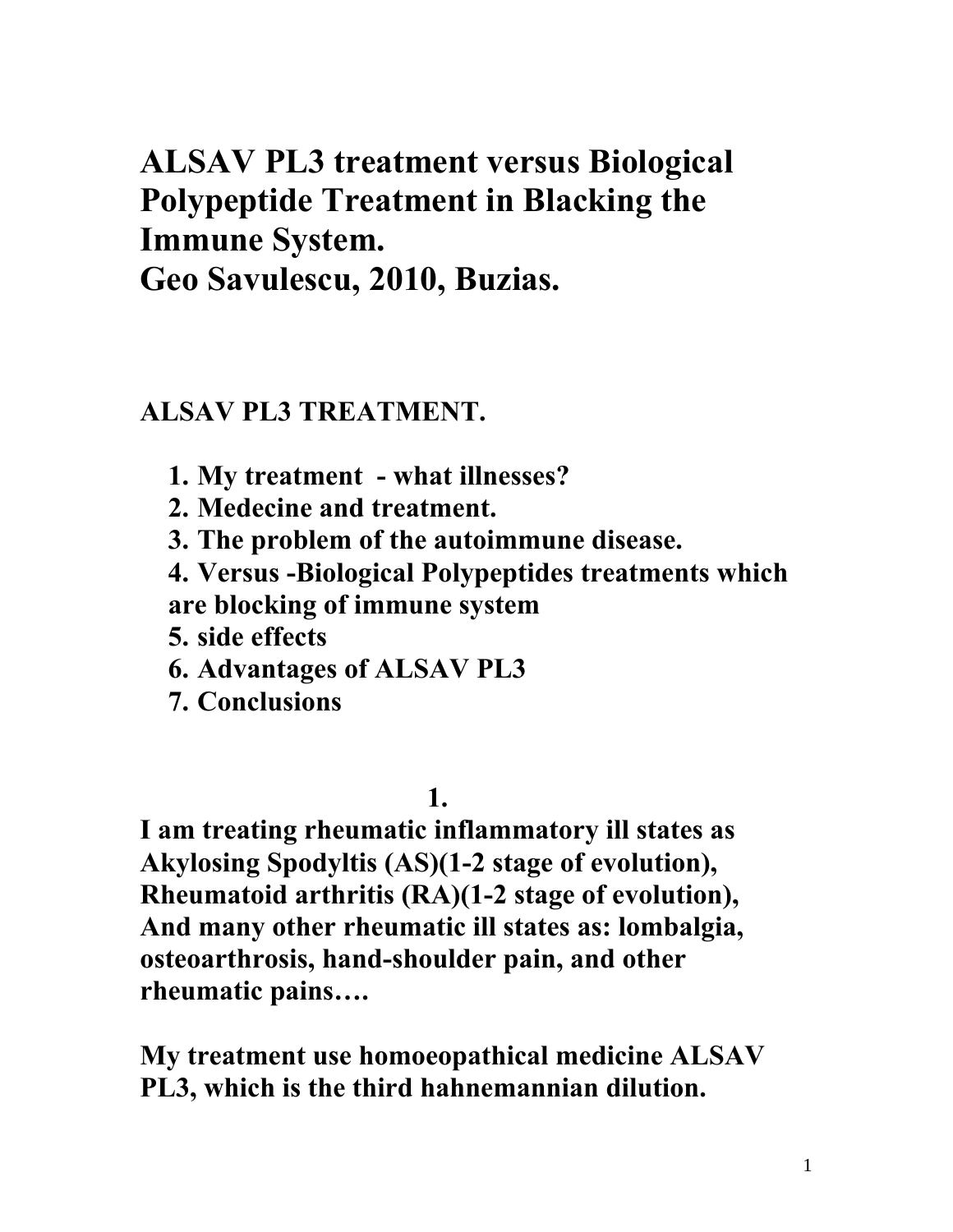**I use injections with ALSAV PL3 in the regions with pain – that means periartrodial, subcutaneous, intramuscular, intraarticular, generally speaking in the mesenchime.** 

**I use ALSAV PL3 5 ml in injection or … 15ml, 20ml, or even more. It depends on the pacient state – pains, tumefactions, sinovial liquid.** 

 $\sim$  2.

**ALSAV PL3** 

**It is polypeptides in solution. I use the third centesimal hahnemannian dilution.** 

**I produce it from the Horse Serum (HS) as starting material by hydrolysis.** 

**The Mother Tincture (MT) is a concentrated solution of polypeptides results by HS hydrolysis.** 

**We are not looking for a special kind of polypeptides. Important is to have polypeptides and no proteins (after hydrolysis) to not induce an unexpected result – anafilaxix or strong immune response.** 

**In using ALSAV PL3 means we use 99,9% water!**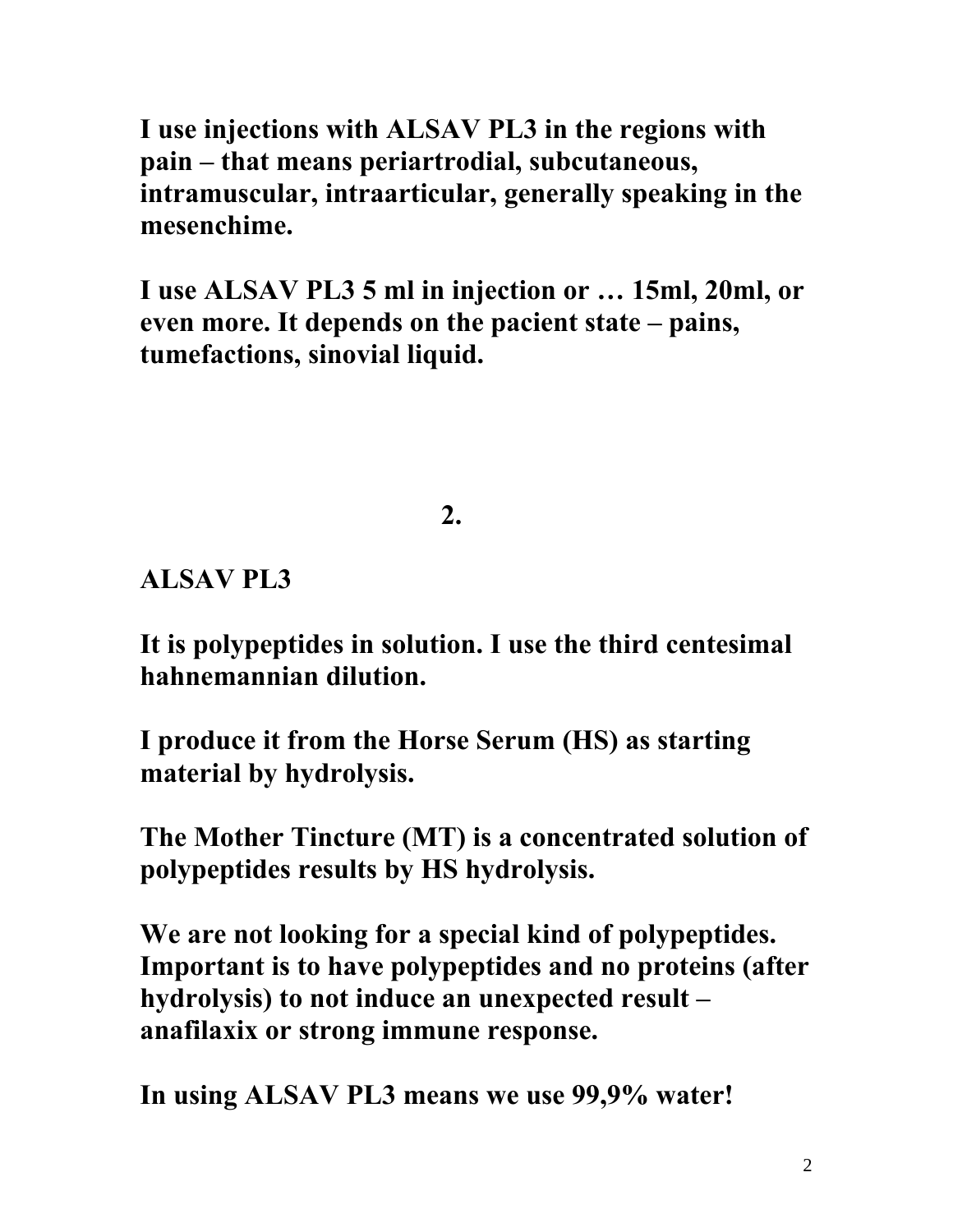**It is so!** 

**Water is a liquid crystal. It may take the shape we chouse by shaking the water- Dinamisation. ALSAV PL3 is water with the function of the polypeptides. For that we inject this water – ALSAV PL3 in the pain locus, paravertebral, periarthrodial, subcutaneous, intramuscular or In the joint.** 

**We inject polypeptides like solution local or regional were it is pain. We are doing o loco-regional restoration of the health energz of the body changing the ill state. In AS and RA the cure means medium or long term amelioration.** 

**For AS or RA we need 12 infiltrations with ALSAV PL3 For other rheumatic complains it is inath a seriae of 6 infitration.** 

**We are treating the AS , AR and Osteoarthritis with the same medicine because thre are no differences in ethiopathogenesis.** 

**3. 3.** 

# **The problem of the autoimmune disease**

**I do not think that AS is an autoimmune disease and nither RA.**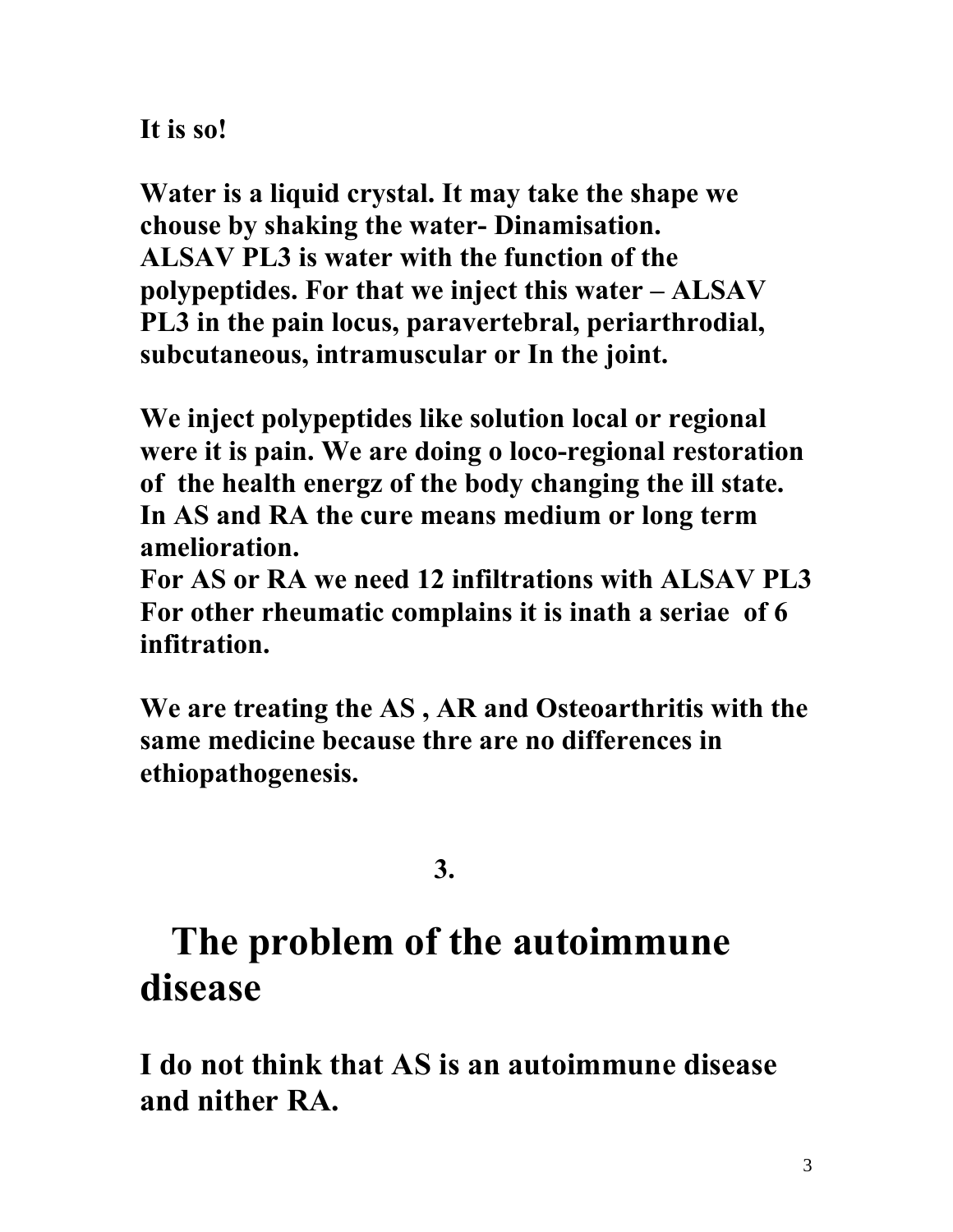**This inflammatory rheumatic diseases has a damage of the mesenchime (bone, cartilage, tendons, Synovial capsula, muscle, subcutaneous tissues).** 

**They may appear denaturated proteins in the blood stream.** 

**These denaturated proteins (Latex, Waaler-Rose, C reactive protein) are the CAUSE autoimmune diseases (in AS and RA) or the EFFECT of the ill state???** 

**Maybe Arthritis and osteoarthritis are different illneses with the same pathogenesis!!!** 

**Think at that!** 

**4. 4.** 

 **Versus –**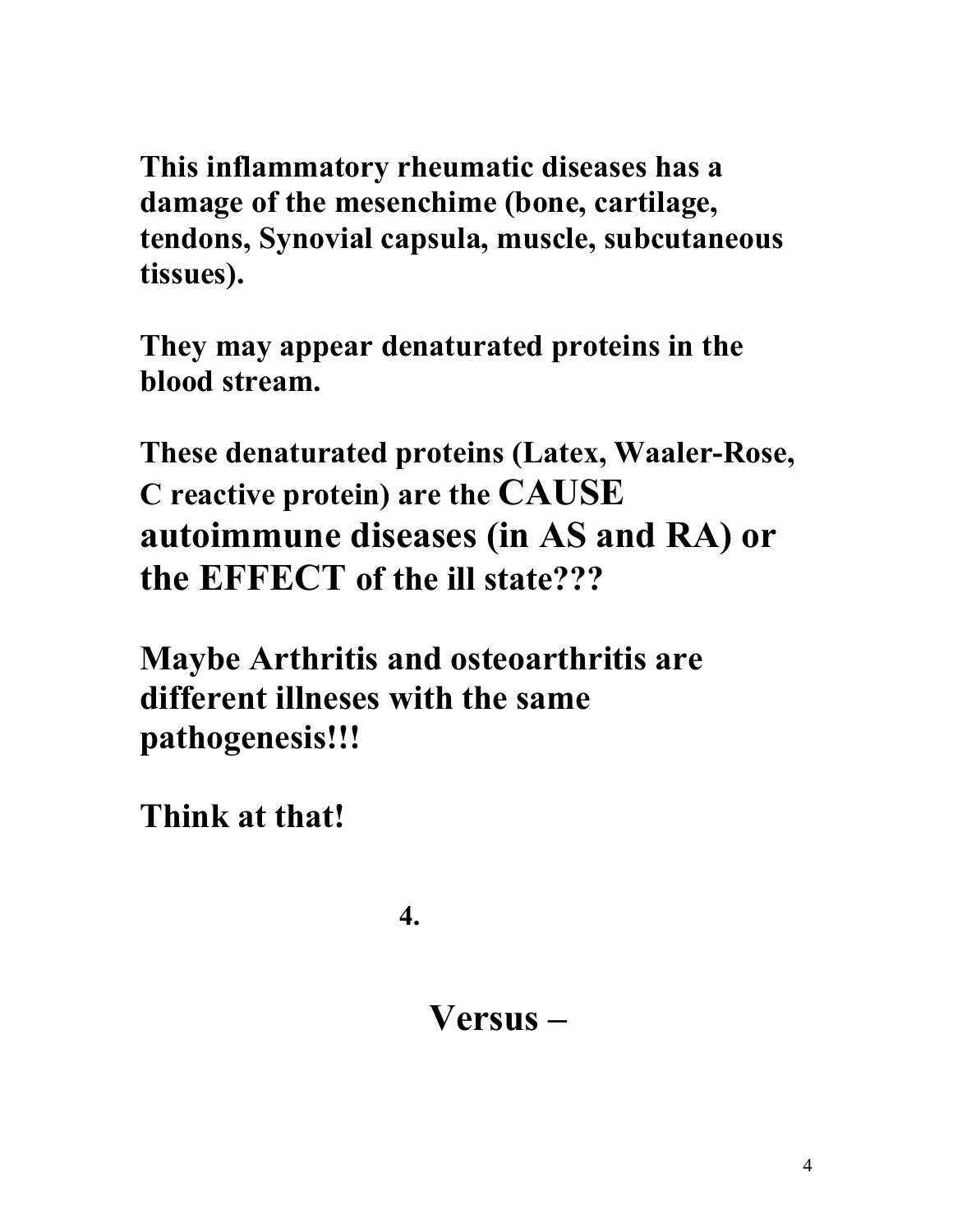Biologic polypeptides which are blocking the immune response.

**Ex. TOCILIZIMAT (ACTEMA) block interleukin 6 which is overproduced in RA joints.** 

| - ETANERCEPT - EMBREL          |            |
|--------------------------------|------------|
| - ADALIMUMAB - HUMIRA          |            |
| - INFLIXIMAT                   | - REMICADE |
| - GOLIMUMAB      -    SIMPCONI |            |

**there are blocking the TNF ά (Tumor Necrosis Factor)** 

**drug manufacturer – Roche.** 

**-ANAKIURA -KINERET is blocking the signal of interleukin 1** 

**- ABATACEPT - ORENCIA prevents T cells from being activated** 

**- RITUXIMAB - RITUXAN helps to eliminate B cells which are active in autoimmune diseases** 

**5. 5.** 

# **Side effects**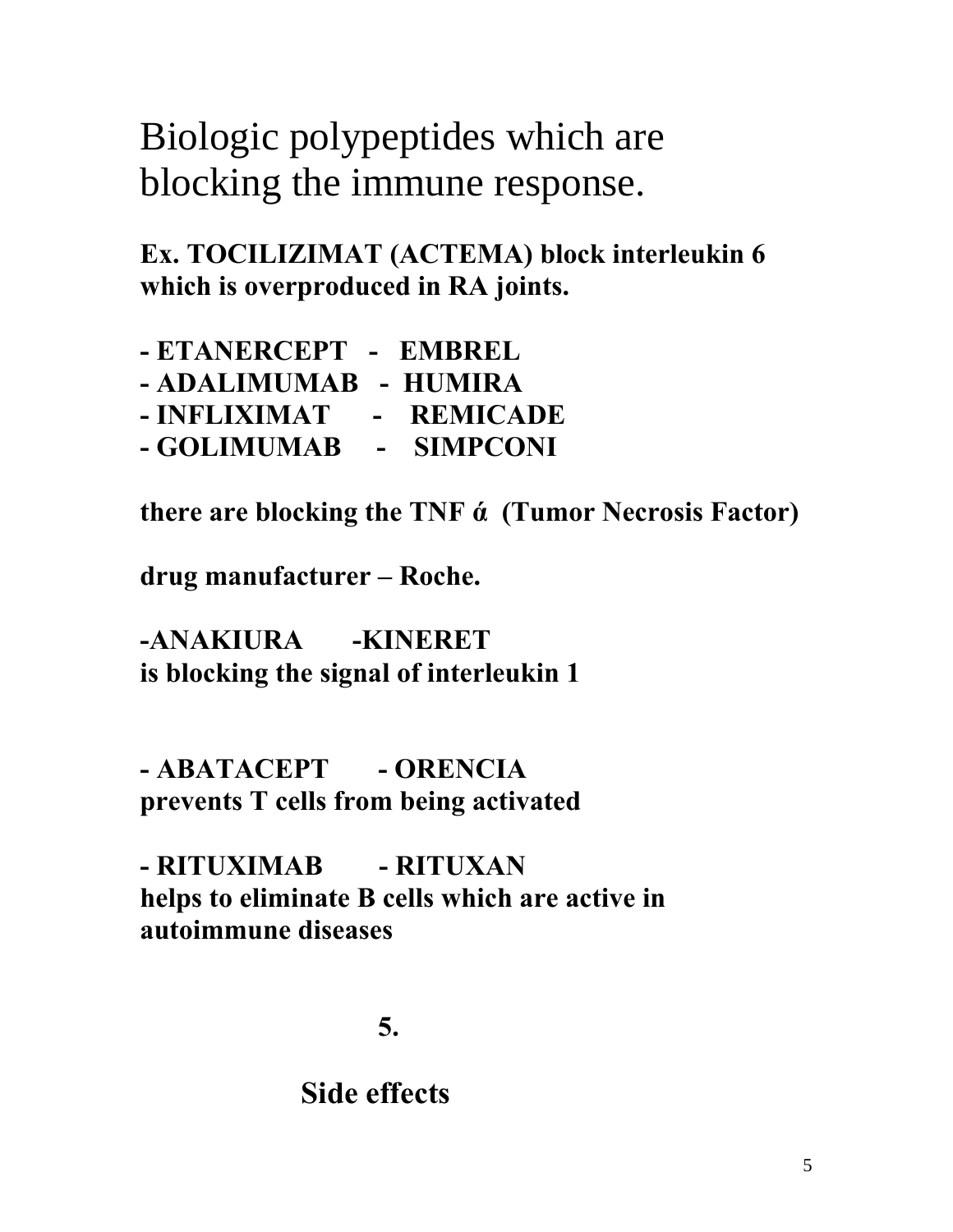All polypeptides which are blocking the immune response has liver elevated enzymes; elevated LDL Cholesterol; gastro intestinal problems even perforations. Danger in TBC and recurrent infections because of the low immune response.

## **ALSAV PL3 has none important side effects. Ometims a low pain at the place of the injections.**

### **6.**  $\overline{\phantom{a}}$

# **Advantages of the ALSAV PL3 treatment**

- **1. good effects of the cure after an acceptable treatment by injections**
- **2. Very good result in AS equivalent to a cure after 12 injections.**
- **3. Good results in RA after the same 12 injection cure.**
- **4. No important side effects**

## **CONCLUSIONS**

 <sup>7</sup>**.**